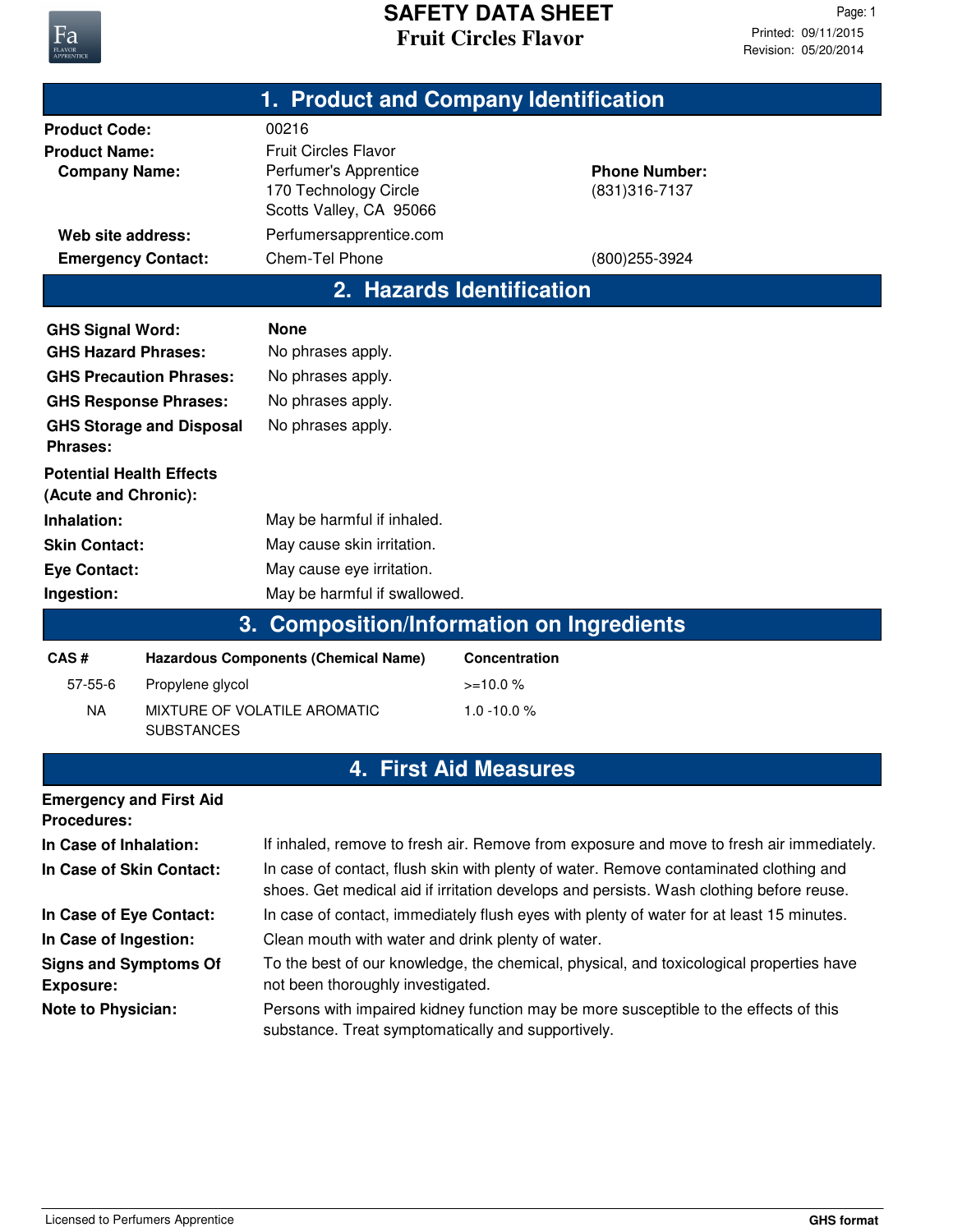## **Fruit Circles Flavor SAFETY DATA SHEET**

**5. Fire Fighting Measures**

| <b>Flash Pt:</b>                                                                                  |                                   | $> 200.00$ F                                                                                                                                                                                                                                                                                                                                                |                                |                  |                     |  |
|---------------------------------------------------------------------------------------------------|-----------------------------------|-------------------------------------------------------------------------------------------------------------------------------------------------------------------------------------------------------------------------------------------------------------------------------------------------------------------------------------------------------------|--------------------------------|------------------|---------------------|--|
| <b>Explosive Limits:</b>                                                                          |                                   | LEL:                                                                                                                                                                                                                                                                                                                                                        | UEL:                           |                  |                     |  |
| <b>Autoignition Pt:</b>                                                                           |                                   |                                                                                                                                                                                                                                                                                                                                                             |                                |                  |                     |  |
|                                                                                                   |                                   | Suitable Extinguishing Media: Use water spray, dry chemical, carbon dioxide, or alcohol-resistant foam. Suitable:                                                                                                                                                                                                                                           |                                |                  |                     |  |
| <b>Fire Fighting Instructions:</b>                                                                |                                   | As in any fire, wear a self-contained breathing apparatus in pressure-demand,<br>MSHA/NIOSH (approved or equivalent), and full protective gear.                                                                                                                                                                                                             |                                |                  |                     |  |
| <b>Flammable Properties and</b><br>Hazards:                                                       |                                   |                                                                                                                                                                                                                                                                                                                                                             |                                |                  |                     |  |
|                                                                                                   |                                   | 6. Accidental Release Measures                                                                                                                                                                                                                                                                                                                              |                                |                  |                     |  |
| <b>Protective Precautions,</b><br><b>Protective Equipment and</b><br><b>Emergency Procedures:</b> |                                   | Ensure adequate ventilation.                                                                                                                                                                                                                                                                                                                                |                                |                  |                     |  |
| <b>Material Is Released Or</b><br>Spilled:                                                        | <b>Steps To Be Taken In Case</b>  | Dike to collect large liquid spills.                                                                                                                                                                                                                                                                                                                        |                                |                  |                     |  |
|                                                                                                   |                                   |                                                                                                                                                                                                                                                                                                                                                             | <b>7. Handling and Storage</b> |                  |                     |  |
| Handling:                                                                                         | <b>Precautions To Be Taken in</b> | Wash thoroughly after handling. Remove contaminated clothing and wash before reuse.<br>Use with adequate ventilation.                                                                                                                                                                                                                                       |                                |                  |                     |  |
| Storing:                                                                                          | <b>Precautions To Be Taken in</b> | Store in a tightly closed container. Store in a cool, dry, well-ventilated area away from<br>incompatible substances.                                                                                                                                                                                                                                       |                                |                  |                     |  |
|                                                                                                   |                                   | 8. Exposure Controls/Personal Protection                                                                                                                                                                                                                                                                                                                    |                                |                  |                     |  |
| CAS#                                                                                              | <b>Partial Chemical Name</b>      |                                                                                                                                                                                                                                                                                                                                                             | <b>OSHA TWA</b>                | <b>ACGIH TWA</b> | <b>Other Limits</b> |  |
| $57 - 55 - 6$                                                                                     | Propylene glycol                  |                                                                                                                                                                                                                                                                                                                                                             |                                |                  |                     |  |
| <b>NA</b>                                                                                         | <b>SUBSTANCES</b>                 | MIXTURE OF VOLATILE AROMATIC                                                                                                                                                                                                                                                                                                                                |                                |                  |                     |  |
| <b>Respiratory Equipment</b><br>(Specify Type):                                                   |                                   | Use respirators and components tested and approved under appropriate government<br>standards such as NIOSH (US) or CEN (EU). Where risk assessment shows air-purifying<br>respirators are appropriate use a full-face respirator with multi- purpose combination (US)<br>or type ABEK (EN 14387) respirator cartridges as a backup to engineering controls. |                                |                  |                     |  |
| <b>Eye Protection:</b>                                                                            |                                   | Wear appropriate protective eyeglasses or chemical safety goggles as described by<br>OSHA's eye and face protection regulations in 29 CFR 1910.133 or European Standard<br>EN166.                                                                                                                                                                           |                                |                  |                     |  |
| <b>Protective Gloves:</b>                                                                         |                                   | Wear appropriate protective gloves to prevent skin exposure.                                                                                                                                                                                                                                                                                                |                                |                  |                     |  |
| <b>Other Protective Clothing:</b>                                                                 |                                   | Wear appropriate protective clothing to prevent skin exposure.                                                                                                                                                                                                                                                                                              |                                |                  |                     |  |
| <b>Engineering Controls</b>                                                                       |                                   | Facilities storing or utilizing this material should be equipped with an eyewash facility and                                                                                                                                                                                                                                                               |                                |                  |                     |  |
| (Ventilation etc.):                                                                               |                                   | a safety shower.                                                                                                                                                                                                                                                                                                                                            |                                |                  |                     |  |
| Work/Hygienic/Maintenance<br><b>Practices:</b>                                                    |                                   | Wash thoroughly after handling.                                                                                                                                                                                                                                                                                                                             |                                |                  |                     |  |

Fa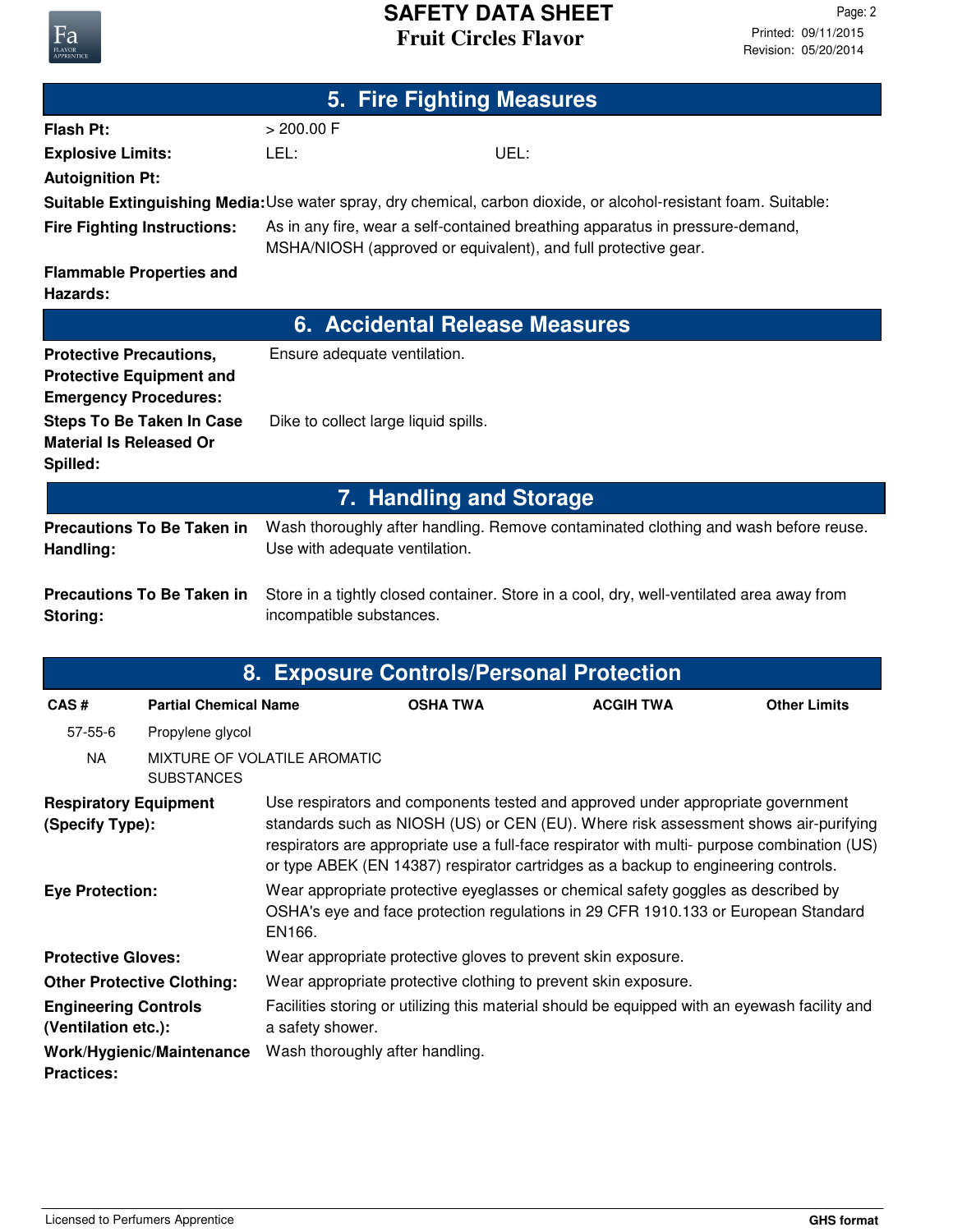

|                                                                                                                                                                                                                                                                                                                                    | 9. Physical and Chemical Properties                                                                                                                                                                                                                                                                                                                                                                                                                                                                    |  |  |
|------------------------------------------------------------------------------------------------------------------------------------------------------------------------------------------------------------------------------------------------------------------------------------------------------------------------------------|--------------------------------------------------------------------------------------------------------------------------------------------------------------------------------------------------------------------------------------------------------------------------------------------------------------------------------------------------------------------------------------------------------------------------------------------------------------------------------------------------------|--|--|
| <b>Physical States:</b><br><b>Appearance and Odor:</b>                                                                                                                                                                                                                                                                             | [X] Liquid<br>[ ] Solid<br>$[$ ] Gas<br>Clear Colorless.<br>Cereal taste and aroma                                                                                                                                                                                                                                                                                                                                                                                                                     |  |  |
| <b>Melting Point:</b><br><b>Boiling Point:</b><br><b>Autoignition Pt:</b><br><b>Flash Pt:</b><br><b>Explosive Limits:</b><br>Specific Gravity (Water $= 1$ ):<br>Vapor Pressure (vs. Air or<br>$mm Hg$ :<br>Vapor Density (vs. $Air = 1$ ):<br><b>Evaporation Rate:</b><br><b>Solubility in Water:</b><br><b>Percent Volatile:</b> | > 200.00 F<br>LEL:<br>UEL:<br>1.037<br>at 25.0 C                                                                                                                                                                                                                                                                                                                                                                                                                                                       |  |  |
|                                                                                                                                                                                                                                                                                                                                    | <b>10. Stability and Reactivity</b>                                                                                                                                                                                                                                                                                                                                                                                                                                                                    |  |  |
| <b>Stability:</b><br><b>Conditions To Avoid -</b>                                                                                                                                                                                                                                                                                  | Unstable [ ]<br>Stable [X]<br>Excess heat, moist air, Incompatible materials, Light, dust generation, Moisture.                                                                                                                                                                                                                                                                                                                                                                                        |  |  |
| Instability:<br>Incompatibility - Materials To Strong oxidizing agents.<br>Avoid:                                                                                                                                                                                                                                                  |                                                                                                                                                                                                                                                                                                                                                                                                                                                                                                        |  |  |
| <b>Byproducts:</b>                                                                                                                                                                                                                                                                                                                 | Hazardous Decomposition Or Carbon monoxide, Carbon dioxide, irritating and toxic fumes and gases.                                                                                                                                                                                                                                                                                                                                                                                                      |  |  |
| <b>Possibility of Hazardous</b><br><b>Reactions:</b>                                                                                                                                                                                                                                                                               | Will occur [ ]<br>Will not occur [X]                                                                                                                                                                                                                                                                                                                                                                                                                                                                   |  |  |
| <b>Conditions To Avoid -</b><br><b>Hazardous Reactions:</b>                                                                                                                                                                                                                                                                        |                                                                                                                                                                                                                                                                                                                                                                                                                                                                                                        |  |  |
|                                                                                                                                                                                                                                                                                                                                    | 11. Toxicological Information                                                                                                                                                                                                                                                                                                                                                                                                                                                                          |  |  |
| <b>Toxicological Information:</b>                                                                                                                                                                                                                                                                                                  | This mixture has not been subjected to toxicological testing but has been blended from<br>materials with established toxicological bibliographies. In view of the difficulty of using<br>current standard toxicological evaluation techniques to predict potential hazards to<br>susceptible individuals or arising from unforeseeable potentiation, this preparation should<br>be considererd and handled as if it displayed health hazards and consequently treated<br>with all possible precaution. |  |  |
| Carcinogenicity:                                                                                                                                                                                                                                                                                                                   | NTP? No<br>IARC Monographs? No<br><b>OSHA Regulated? No</b>                                                                                                                                                                                                                                                                                                                                                                                                                                            |  |  |
|                                                                                                                                                                                                                                                                                                                                    | <b>12. Ecological Information</b>                                                                                                                                                                                                                                                                                                                                                                                                                                                                      |  |  |
| <b>General Ecological</b><br>Information:                                                                                                                                                                                                                                                                                          | This mixture as a whole has not been subjected to ecotoxicological testing. In view of the<br>difficulty of using current standard ecotoxicological evaluation techniques to predict the<br>impact of particular modes of release on vulnerable or localized parts of the ecosystem,<br>this preparation should be considered and handled as if it displayed potential<br>environmental hazards, and treated in consequence with all possible precaution.                                              |  |  |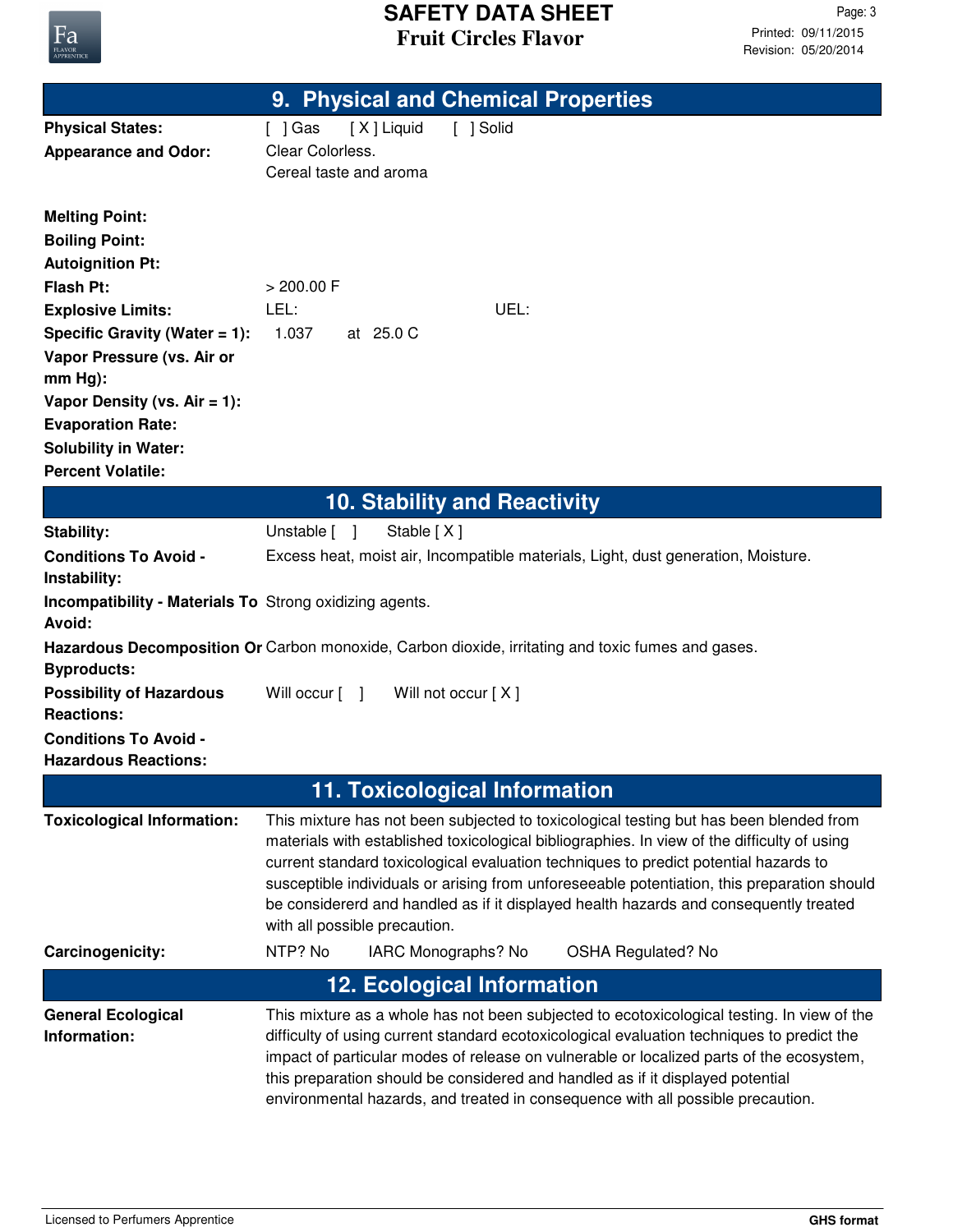

|                                                                                                                                                                                                                                                                                                                                      |                                                                                                                                                     |                                                                       |  | <b>13. Disposal Considerations</b>                                                                                                                                                                                                                                                                                                                                                                                                                              |                 |                    |
|--------------------------------------------------------------------------------------------------------------------------------------------------------------------------------------------------------------------------------------------------------------------------------------------------------------------------------------|-----------------------------------------------------------------------------------------------------------------------------------------------------|-----------------------------------------------------------------------|--|-----------------------------------------------------------------------------------------------------------------------------------------------------------------------------------------------------------------------------------------------------------------------------------------------------------------------------------------------------------------------------------------------------------------------------------------------------------------|-----------------|--------------------|
| <b>Waste Disposal Method:</b><br>regional, or local regulations for additional requirements.                                                                                                                                                                                                                                         |                                                                                                                                                     |                                                                       |  | This material, as supplied, is not a hazardous waste according to Federal regulations (40<br>CFR 261). This material could become a hazardous waste if it is mixed with or otherwise<br>comes in contact with a hazardous waste, if chemical additions are made to this material,<br>or if the material is processed or otherwise altered. Consult 40 CFR 261 to determine<br>whether the altered material is a hazardous waste. Consult the appropriate state, |                 |                    |
|                                                                                                                                                                                                                                                                                                                                      |                                                                                                                                                     |                                                                       |  | <b>14. Transport Information</b>                                                                                                                                                                                                                                                                                                                                                                                                                                |                 |                    |
| <b>GHS Classification:</b>                                                                                                                                                                                                                                                                                                           |                                                                                                                                                     | No GHS classifications apply.                                         |  |                                                                                                                                                                                                                                                                                                                                                                                                                                                                 |                 |                    |
|                                                                                                                                                                                                                                                                                                                                      | <b>LAND TRANSPORT (US DOT):</b>                                                                                                                     |                                                                       |  |                                                                                                                                                                                                                                                                                                                                                                                                                                                                 |                 |                    |
| <b>DOT Hazard Class:</b><br><b>UN/NA Number:</b>                                                                                                                                                                                                                                                                                     | <b>LAND TRANSPORT (Canadian TDG):</b><br><b>TDG Shipping Name:</b>                                                                                  | DOT Proper Shipping Name: Not Regulated.<br>Not Regulated.            |  |                                                                                                                                                                                                                                                                                                                                                                                                                                                                 |                 |                    |
|                                                                                                                                                                                                                                                                                                                                      |                                                                                                                                                     |                                                                       |  |                                                                                                                                                                                                                                                                                                                                                                                                                                                                 |                 |                    |
|                                                                                                                                                                                                                                                                                                                                      | <b>LAND TRANSPORT (European ADR/RID):</b><br><b>ADR/RID Shipping Name:</b><br><b>MARINE TRANSPORT (IMDG/IMO):</b><br><b>IMDG/IMO Shipping Name:</b> | Not Regulated.<br>Not Regulated.                                      |  |                                                                                                                                                                                                                                                                                                                                                                                                                                                                 |                 |                    |
|                                                                                                                                                                                                                                                                                                                                      | AIR TRANSPORT (ICAO/IATA):                                                                                                                          |                                                                       |  |                                                                                                                                                                                                                                                                                                                                                                                                                                                                 |                 |                    |
|                                                                                                                                                                                                                                                                                                                                      | <b>ICAO/IATA Shipping Name:</b>                                                                                                                     | Not Regulated.                                                        |  |                                                                                                                                                                                                                                                                                                                                                                                                                                                                 |                 |                    |
|                                                                                                                                                                                                                                                                                                                                      |                                                                                                                                                     |                                                                       |  | <b>15. Regulatory Information</b>                                                                                                                                                                                                                                                                                                                                                                                                                               |                 |                    |
|                                                                                                                                                                                                                                                                                                                                      |                                                                                                                                                     | EPA SARA (Superfund Amendments and Reauthorization Act of 1986) Lists |  |                                                                                                                                                                                                                                                                                                                                                                                                                                                                 |                 |                    |
| CAS#<br>57-55-6                                                                                                                                                                                                                                                                                                                      | Propylene glycol                                                                                                                                    | <b>Hazardous Components (Chemical Name)</b>                           |  | S. 302 (EHS)<br>No                                                                                                                                                                                                                                                                                                                                                                                                                                              | S. 304 RQ<br>No | S. 313 (TRI)<br>No |
| <b>NA</b>                                                                                                                                                                                                                                                                                                                            |                                                                                                                                                     | MIXTURE OF VOLATILE AROMATIC                                          |  | No                                                                                                                                                                                                                                                                                                                                                                                                                                                              | No              | No                 |
|                                                                                                                                                                                                                                                                                                                                      | <b>SUBSTANCES</b>                                                                                                                                   |                                                                       |  |                                                                                                                                                                                                                                                                                                                                                                                                                                                                 |                 |                    |
| This material meets the EPA [ ] Yes [X] No Acute (immediate) Health Hazard<br>"Hazard Categories' defined [ ] Yes [X] No Chronic (delayed) Health Hazard<br>[ ] Yes [X] No Fire Hazard<br>for SARA Title III Sections<br>[ ] Yes [X] No Sudden Release of Pressure Hazard<br>311/312 as indicated:<br>[ ] Yes [X] No Reactive Hazard |                                                                                                                                                     |                                                                       |  |                                                                                                                                                                                                                                                                                                                                                                                                                                                                 |                 |                    |
| CAS#                                                                                                                                                                                                                                                                                                                                 |                                                                                                                                                     | <b>Hazardous Components (Chemical Name)</b>                           |  | <b>Other US EPA or State Lists</b>                                                                                                                                                                                                                                                                                                                                                                                                                              |                 |                    |
| $57 - 55 - 6$<br><b>NA</b>                                                                                                                                                                                                                                                                                                           | Propylene glycol<br>MIXTURE OF VOLATILE AROMATIC<br><b>SUBSTANCES</b>                                                                               |                                                                       |  |                                                                                                                                                                                                                                                                                                                                                                                                                                                                 |                 |                    |
| CAS#<br>$57 - 55 - 6$                                                                                                                                                                                                                                                                                                                | Propylene glycol                                                                                                                                    | <b>Hazardous Components (Chemical Name)</b>                           |  | <b>International Regulatory Lists</b><br>REACH: (R), (P)                                                                                                                                                                                                                                                                                                                                                                                                        |                 |                    |
| <b>NA</b>                                                                                                                                                                                                                                                                                                                            | <b>SUBSTANCES</b>                                                                                                                                   | MIXTURE OF VOLATILE AROMATIC                                          |  |                                                                                                                                                                                                                                                                                                                                                                                                                                                                 |                 |                    |